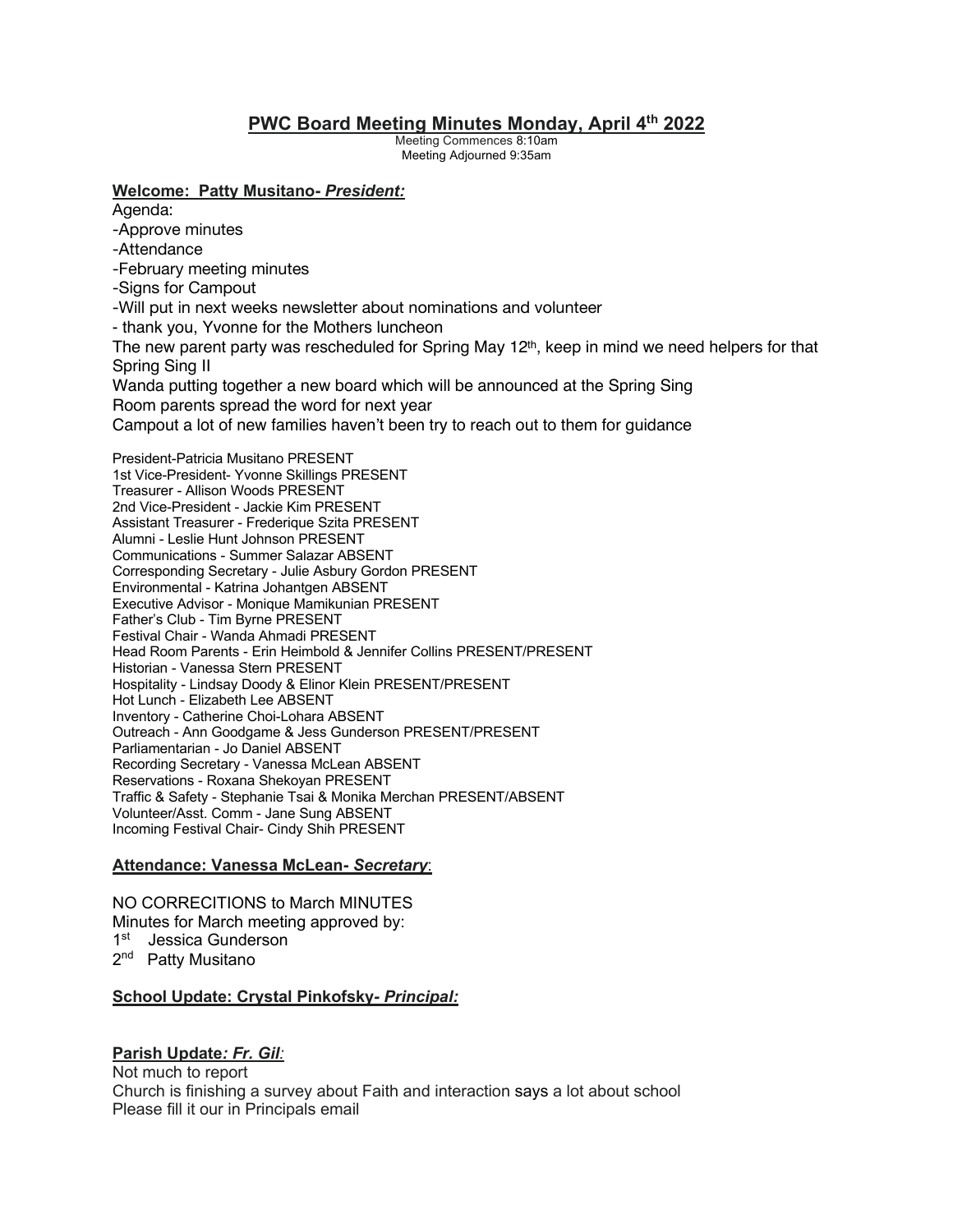## **Treasurer:** *Allison Woods:*

Approved by: 1<sup>st</sup> Freddy 2nd Leslie

For the month ended February 28, 2022, our opening balance was \$230,731.49, and our closing balance was \$255,845.74. The increase was attributable to the first transfer of festival income. We also had some income from the pancake breakfast, but that was offset by the expenses for that event. Our other expenses during February were the first transfer of festival funds to the school, payment for the 8th grade Disneyland tickets, payment to the church of the profit from Night of Lights event, a couple of Jersey Mike's days, cookies for the students to celebrate the Feast of St. Paul, JCPC spring decor, and then some lingering expenses from the faculty/staff Christmas bonuses, some of the school sweatshirt orders, and new parent party expenses from the fall.

If you are holding on to any expenses, please get those in as soon as possible!

# **Asst. Treasurer:** *Freddy Szita:*

Ralphs \$442 Olivers Labels \$185

## **Cindy Shih- (New) 2022 Festival Chair-**

Officially has a Meta Committee Apostles Attic trying to find a date yet First we heard in Novemeber after AA unavailable but worried it is too close to the Festival – could be in Spring—have a meeting lined up with Mayora and Fr. Gil etc to figure it out. Name change of Parent Parties Parent/Daughter or Son want it to feel more inclusive. No alchohol rule with any kids parties Alumni night before festival Have Fathers Club helpo more with booth set up Festival wear launches this Friday Campout signs "The festival is our Metaverse and we will be together in this moment as a community (a moment we create together)" Great logo tying it all together

#### **Yvonne Skillings:** *(1st VP):*

Every PWC member continue to do a raffle basket Rewarding experience 116 ppl RSVP'd, 100 ppl came Thank you to the committee to help put it together – plenty of room for everyone in the courtyard

### **Jackie Kim:** *(2nd VP):*

New Parent Party in the courtyard DK- $8<sup>th</sup>$  grades (new families) Thursday May 12<sup>th</sup> New family liasons and some members of the PWC board

#### **Erin Heimbold & Jennifer Collins:** *(Head Room Parents):*

Spring Sing I had a great response on doing it in church and art show in PWC Spring Sing II will have same format and will request donations. DK will be included and they will add some tables inside for people to sit down

#### **Lindsay Doody & Elinor Klein:** *(Hospitality):*

Requested a list from Maryann of upcoming events through the end of the year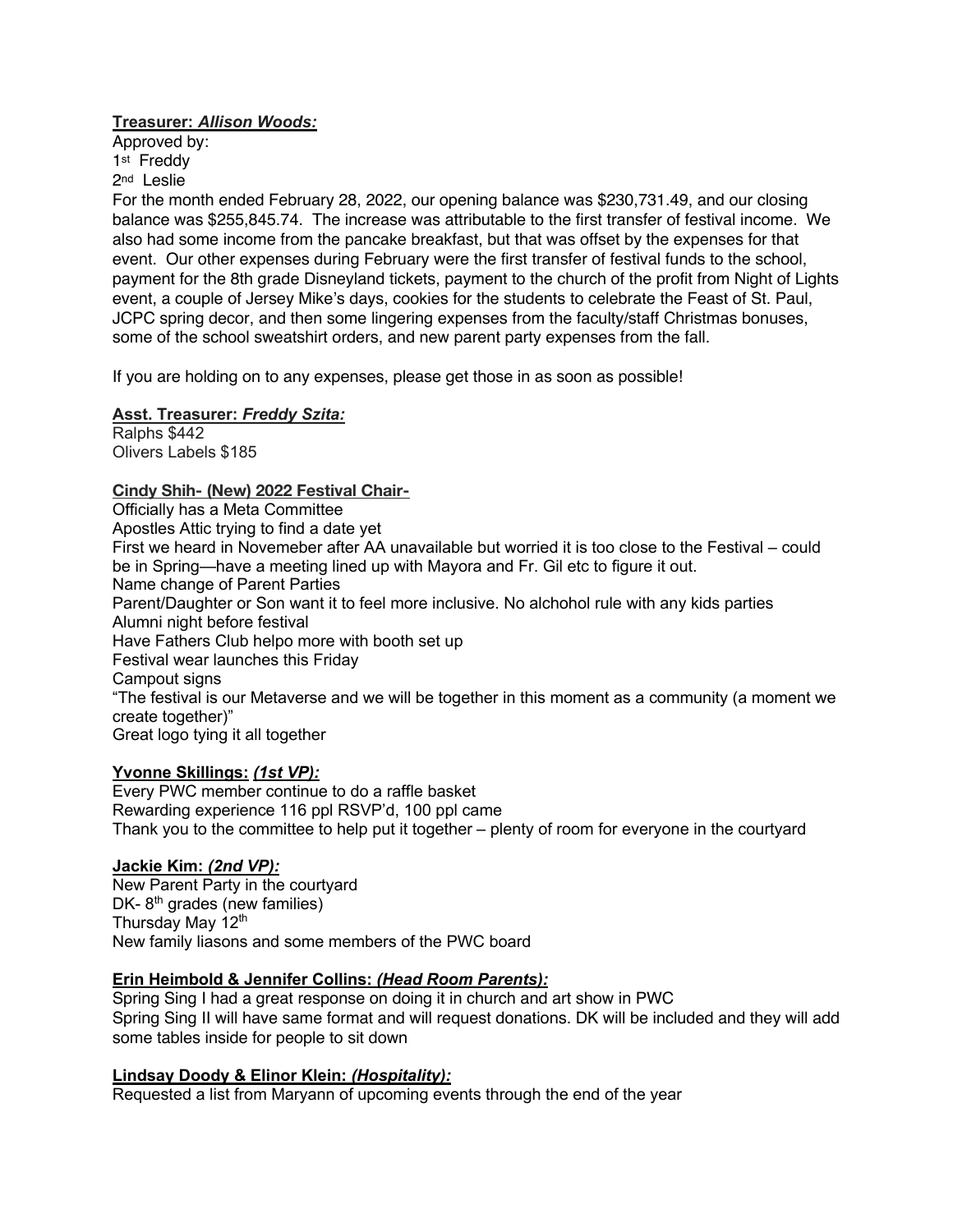Busy with events

# **Julie Asbury Gordon:** *(Corresponding Secretary)*:

Nothing to report

### **Roxana Shekoyan:** *(Reservations):*

Spring Sing people RSVP'd for both kids 269 People that came to Spring Sing 37 Last minute 57 No Shows

#### **Jo Daniel: (***Parliamentarian)***:**

Wanda and Erin have been elected Spring Sing II announcement will be made and the swearing in of the new board Wanda has a big list—cannot take personally as she has to include new members/parents, too Wanda will be calling as well

## **Summer Salazar:** *(Communications):*

Nothing to report

#### **Jane Sung***: (Volunteer/Asst Comm.):*

#### **Vanessa Stern:** *(Historian)***:**

Mothers luncheon was a great event – will be putting together a slide show Want to share with past presidents Spring Sing/1<sup>st</sup> communion is next up

#### *Leslie Hunt Johnson: (Alumni)***:**

Newsletter went out to 9<sup>th</sup> grade families last week about advice for the 8<sup>th</sup> graders- survey from Mike Ness, Head of School Board

# *Elizabeth Lee: (Hot Lunch)***:**

Nothing to report

#### **Catherine Choi:** *(Inventory):*

Nothing to report

# **Stephanie Tsai & Monika Merchan:** *(Traffic & Safety)***:**

Nothing to report

# **Ann Goodgame & Jess Gunderson**: **(Outreach***)***:**

Great response for the Ukrainian outreach 6 full cars of items drove to Ukranian Church in West Hollywood (tactile and physical items) 2 more sandwich builders issue they are having is people are bringing sandwiches too late in the day and they cannot be delivered early in the morning

#### **Katrina Johantgen:** *(Environment)***:**

survey just went out Earth Day art projects for the kids

#### **Tim Byrne:** *(Father's Club)***:**

Working on golf tournament November 7<sup>th</sup> Lining up events for next year